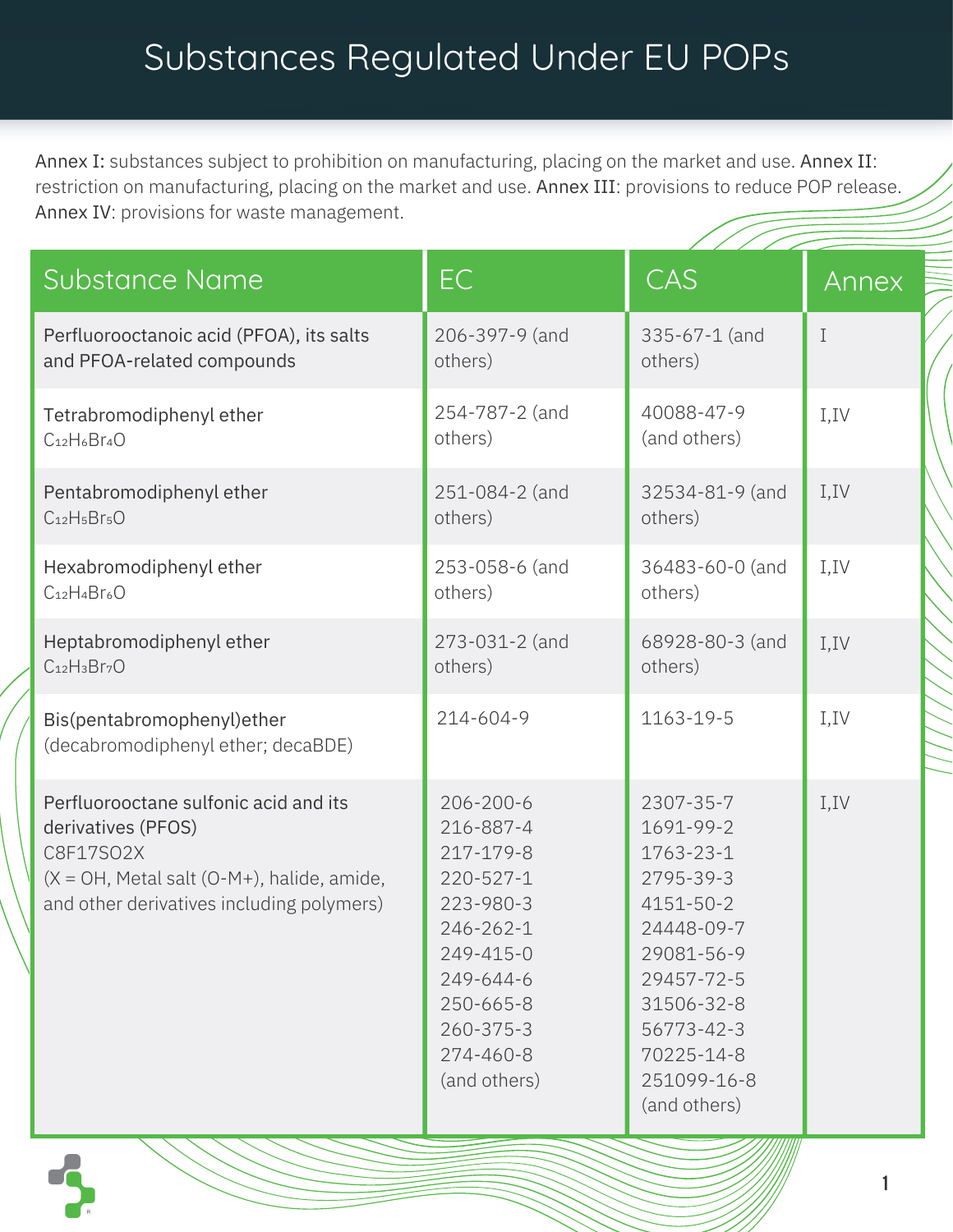|                                                          | $\sqrt{100}$                                           |                                             |                |
|----------------------------------------------------------|--------------------------------------------------------|---------------------------------------------|----------------|
| Substance Name                                           | EC                                                     | CAS                                         | Annex          |
| DDT (1,1,1-trichloro-2,2-bis(4-<br>chlorophenyl) ethane) | 214-604-9                                              | 1163-19-5                                   | I, IV          |
| Chlordane                                                | 200-349-0                                              | $57 - 74 - 9$                               | I, IV          |
| Hexachlorocyclohexanes, including<br>lindane             | 200-401-2<br>206-270-8<br>$206 - 271 - 3$<br>210-168-9 | 58-89-9<br>319-84-6<br>319-85-7<br>608-73-1 | I, IV          |
| Dieldrin                                                 | 200-484-5                                              | $60 - 57 - 1$                               | I,IV           |
| Endrin                                                   | 200-775-7                                              | $72 - 20 - 8$                               | I, IV          |
| Heptachlor                                               | $200 - 962 - 3$                                        | $76 - 44 - 8$                               | I, IV          |
| Endosulfan                                               | 204-079-4                                              | 115-29-7<br>959-98-8<br>33213-65-9          | I, IV          |
| Hexachlorobenzene                                        | 204-273-9                                              | $118 - 74 - 1$                              | I, III, IV     |
| Chlordecone                                              | $205 - 601 - 3$                                        | $143 - 50 - 0$                              | I, IV          |
| Aldrin                                                   | 206-215-8                                              | $309 - 00 - 2$                              | I, IV          |
| Pentachlorobenzene                                       | $210 - 172 - 0$                                        | 608-93-5                                    | I, III, IV     |
| Polychlorinated Biphenyls (PCB)                          | 215-648-1 (and<br>others)                              | 1336-36-3 (and<br>others)                   | I, IV          |
| Mirex                                                    | 219-196-6                                              | 2385-85-5                                   | I, IV          |
|                                                          |                                                        |                                             | $\overline{2}$ |